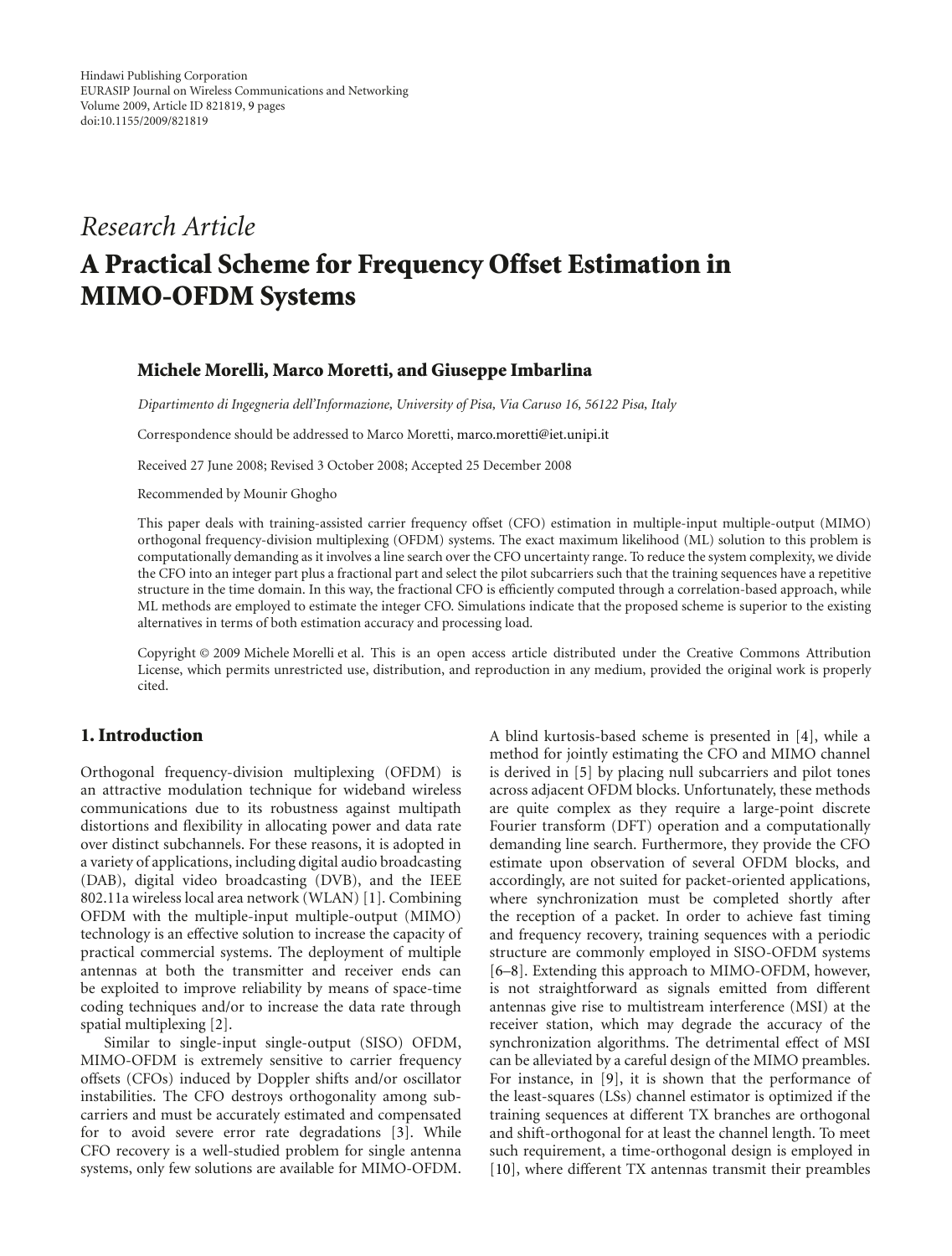over disjoint time intervals. In this way, however, the preamble length grows linearly with the number of TX branches, thereby, increasing the system overhead. The use of chirp-like polyphase sequences is suggested in [11], while a training block composed of repeated PN sequences with good cross-correlation properties is employed in [12]. In both cases, the CFO estimate is obtained by cross-correlating the repetitive parts of the received preambles in a way similar to SISO-OFDM. This approach is also adopted in [13, 14], where the pilot sequences are obtained by repeating Chu or Frank-Zadoff codes with a different cyclic shift applied at each TX antenna. Alternative criteria for MIMO-OFDM preamble design can be found in [15, 16].

A subspace-based method for CFO estimation in MIMO-OFDM has recently been proposed in [17]. In this scheme, pilot symbols at different transmit antennas are frequencydivision multiplexed (FDM) and placed over equally spaced subcarriers. The resulting preambles are characterized by an inherent periodic structure in the time domain which can be effectively exploited at the receiver to separate signals arriving from different TX antennas. This approach is reminiscent of the multiple-signal-classification (MUSIC) based frequency recovery scheme employed in [18] in the context of orthogonal frequency division multiple access (OFDMA). The main advantage with respect to [18] is that in [17], the CFO estimate is obtained with reduced complexity by looking for the roots of a real-valued polynomial function. A root-based approach is also adopted in [19] after writing the CFO metric in polynomial form.

In this paper, the repetitive slots-based CFO estimator discussed in [8] is extended to MIMO-OFDM transmissions. In order to enlarge the frequency acquisition range, however, we decompose the CFO into a fractional part plus an integer part. The fractional CFO is computed first by crosscorrelating the repetitive segments of the received preambles in a way similar to [8], while the integer CFO is subsequently estimated by resorting to maximum likelihood (ML) methods. This results into an algorithm of affordable complexity which can estimate large CFOs and whose accuracy attains the relevant Cramer-Rao bound (CRB).

The rest of this paper is organized as follows. Section 2 describes the system model and introduces basic notation. In Section 3, we review the joint ML estimation of the CFO and MIMO channel, while Section 4 is devoted to the training sequences design and CFO recovery scheme. Simulation results are presented in Section 5 and some conclusions are drawn in Section 6.

*Notation 1.* Matrices and vectors are denoted by boldface letters, with  $W_N$  and  $I_N$  being the DFT matrix and identity matrix of order *N*, respectively.  $A = diag{a(n); n}$  $1, 2, \ldots, N$ } denotes an  $N \times N$  diagonal matrix with entries *a*(*n*) along its main diagonal, while **B**−<sup>1</sup> is the inverse of a square matrix **B**. We use  $E\{\cdot\}$ ,  $(\cdot)^{*}$ ,  $(\cdot)^{T}$ , and  $(\cdot)^{H}$ for expectation, complex conjugation, transposition, and Hermitian transposition, respectively. The notation  $\|\cdot\|$ represents the Euclidean norm of the enclosed vector, while  $\Re$ e {*x*}, |*x*|, and arg{*x*} stand for the real part, modulus, and principal argument of a complex number *x*. Finally,  $[\mathbf{B}]_{k,l}$ 

denotes the  $(k, l)$ th entry of a matrix **B**, while  $\lambda$  is a trial value of the unknown parameter *λ*.

#### **2. System Model**

 $\overline{\phantom{a}}$ 

We consider a MIMO-OFDM system with  $N_T$  transmitting and *NR* receiving antennas. We denote by *N* the number of available subcarriers which are enumerated from  $n = 0$  to *n* = *N* − 1 and call  $c_i$  = [ $c_i$ (0),  $c_i$ (1), ...,  $c_i$ (*N* − 1)]<sup>*T*</sup> the frequency domain pilot sequence at the *i*th TX antenna. Before transmission, this sequence is converted in the time domain through an inverse discrete Fourier transform (IDFT) operation and a cyclic prefix  $(CP)$  of length  $N_g$  is inserted to avoid inter-block interference (IBI). The signal emitted from the *i*th TX branch arrives at the *m*th RX antenna after propagating through a multipath channel with discretetime impulse response  $h_{m,i} = [h_{m,i}(0), h_{m,i}(1), \ldots, h_{m,i}(L [1]$ <sup>T</sup>, where *L* is a design parameter that depends on the duration of the transmit/receive filters and on the channel delay spread. Since one single oscillator is used for frequency conversion at both ends of the wireless link, the same CFO is assumed for all transmit/receive antenna pairs. We denote by  $\mathbf{x}_m = [x_m(0), x_m(1), \dots, x_m(N-1)]^T$  the time domain samples available at the *m*th RX antenna and define  $\Gamma(\nu) = \text{diag}\{e^{j2\pi\nu k/N}; 0 \le k \le N-1\}$ , where  $\nu$  is the frequency offset normalized by the subcarrier spacing. Assuming ideal timing recovery and  $N_g \geq L$ , we have

$$
\mathbf{x}_m = \Gamma(\nu)\mathbf{s}_m + \mathbf{n}_m,\tag{1}
$$

where **n***<sup>m</sup>* is an *N*-dimensional vector of AWGN samples with zero-mean and variance  $\sigma_n^2$ , while  $\mathbf{s}_m = [s_m(0), s_m(1)]$ *...*, *s<sub>m</sub>*(*N* − 1)]<sup>*T*</sup> is the useful signal component, which is modeled as  $\mathbf{s}_m = \sum_{i=1}^{N_T} \mathbf{A}_i \mathbf{h}_{m,i}$ . (2) modeled as

$$
\mathbf{s}_m = \sum_{i=1}^{N_T} \mathbf{A}_i \mathbf{h}_{m,i}.
$$
 (2)

In (2), we have set  $\mathbf{A}_i = \mathbf{W}_{i}^H \mathbf{C}_i \mathbf{F}_L$ , where  $\mathbf{C}_i = \text{diag}\{c_i(n); 0 \leq \mathbf{C}_i\}$ *n* ≤ *N* − 1} collects the pilot sequence emitted by the *i*th TX antenna, while  $\mathbf{F}_L$  is an  $N \times L$  matrix with entries

$$
\left[\mathbf{F}_{L}\right]_{n,\ell} = e^{-j2\pi n\ell/N}, \quad 0 \le n \le N-1, \quad 0 \le \ell \le L-1. \tag{3}
$$

In Section 3 we show how to exploit vectors  $\{x_m; 1 \le m \le m\}$ *NR*} for jointly estimating the CFO *ν* and the MIMO channel **H** = {**}. In doing so, we** adopt the FDM training sequences suggested in [17], which optimize the performance of the LS channel estimator thanks ⎧to their shift orthogonality properties [9]. Such sequences are expressed by

$$
c_i(n) = \begin{cases} d_i(n') & n = n'Q + \mu_i, \quad 0 \le n' \le \frac{N}{Q} - 1\\ 0, & \text{otherwise,} \end{cases} \tag{4}
$$

where *Q* is a power of two not smaller than  $N_T$ ,  $\{\mu_i\}$  are integer parameters satisfying  $0 \leq \mu_1 < \mu_2 < \cdots < \mu_{N_T}$ *Q*, and *di*(*n* )} are pilot symbols with constant modulus  $|d_i(n')| = \sqrt{Q/N_T}$ . In this way, the total energy allocated to  $\begin{vmatrix} 1 & 0 \\ 0 & 1 \end{vmatrix}$  =  $\begin{vmatrix} 0 & 1 \\ 0 & 1 \end{vmatrix}$  =  $\begin{vmatrix} 0 & 1 \\ 0 & 1 \end{vmatrix}$  =  $\begin{vmatrix} 0 & 1 \\ 0 & 1 \end{vmatrix}$ training amounts to  $E_T = N$  and is equally split between the TX antennas.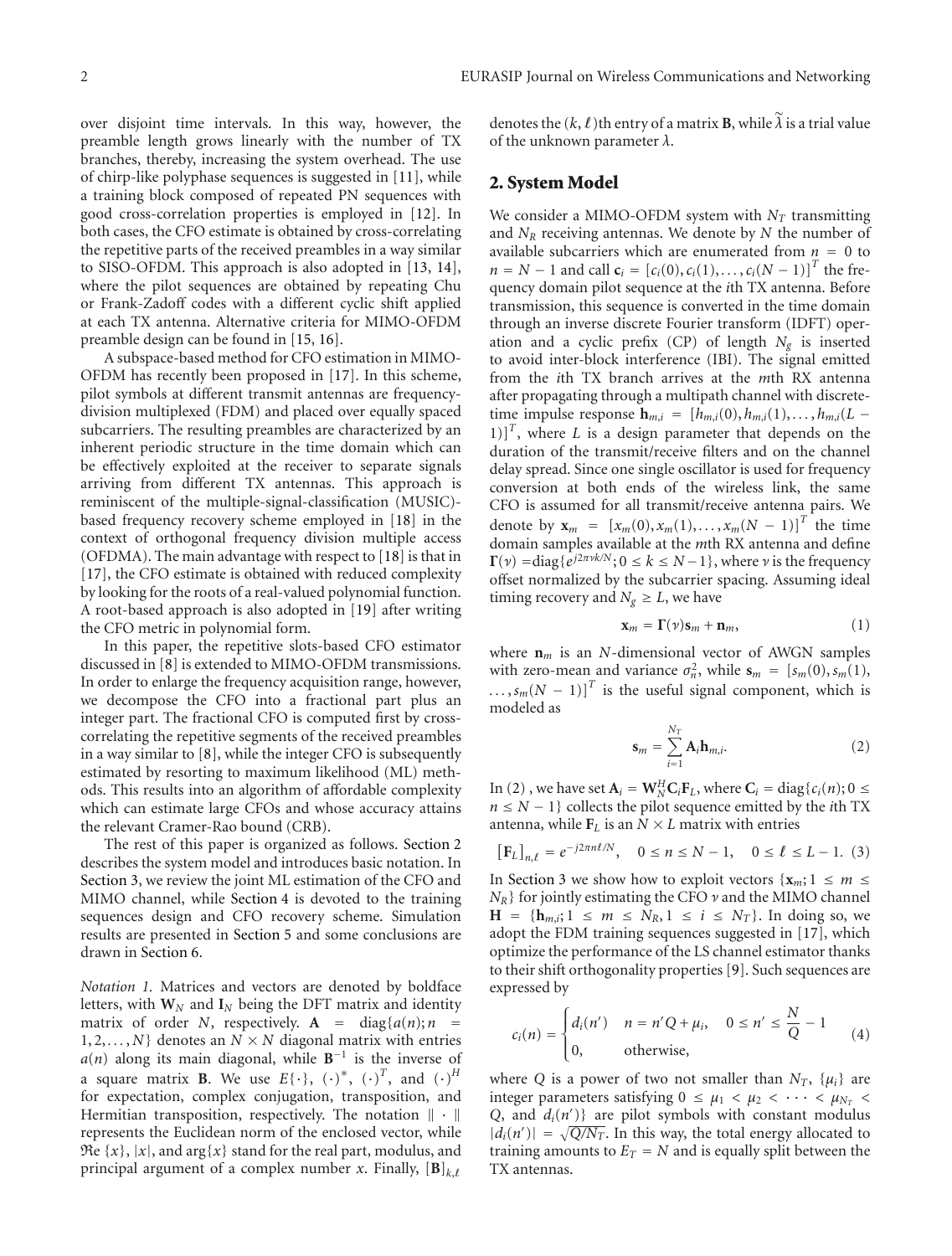#### **3. Maximum Likelihood Frequency Estimation**

Given the unknown parameters (**H**, *ν*), from (1), it turns out that vectors  $\{x_m\}$  are statistically independent and Gaussian distributed with mean  $\Gamma(\nu)$ **s**<sub>*m*</sub> and covariance matrix  $\sigma_n^2 \mathbf{I}_N$ . Hence, bearing in mind (2), the log-likelihood function<br>(LLF) for (**H**,  $\nu$ ) takes the form<br> $\Lambda(\tilde{H}, \tilde{\nu}) = -N_R N \ln (\pi \sigma_n^2)$ (LLF) for (**H**, *v*) takes the form<br>  $\Lambda(\tilde{\mathbf{H}}, \tilde{\mathbf{v}}) = -N_R N \ln(r)$ Ĩ,

$$
\Lambda(\widetilde{\mathbf{H}}, \widetilde{\mathbf{v}}) = -N_R N \ln (\pi \sigma_n^2) \n- \frac{1}{\sigma_n^2} \sum_{m=1}^{N_R} \left\| \mathbf{x}_m - \mathbf{\Gamma}(\widetilde{\mathbf{v}}) \sum_{i=1}^{N_T} \mathbf{A}_i \widetilde{\mathbf{h}}_{m,i} \right\|^2.
$$
\n(5)

As a consequence of the FDM property of the employed training sequences, we observe that  $A_{i_1}^H A_{i_2} = F_L^H C_{i_1}^H C_{i_2} F_L$  is<br>the null matrix for any  $i_1 \neq i_2$ . Using this fact, after neglecting<br>irrelevant terms independent of  $\tilde{H}$  and  $\tilde{\gamma}$ , we may rewrite the the null matrix for any  $i_1 \neq i_2$ . Using this fact, after neglecting *dent of*  $\widetilde{H}$  and  $\widetilde{v}$ , we may rewrite the LLF as

$$
\Lambda_{1}(\widetilde{\mathbf{H}}, \widetilde{\mathbf{v}}) = 2\Re\mathbf{e} \Bigg\{ \sum_{m=1}^{N_{R}} \sum_{i=1}^{N_{T}} \widetilde{\mathbf{h}}_{m,i}^{H} \mathbf{A}_{i}^{H} \mathbf{\Gamma}^{H}(\widetilde{\mathbf{v}}) \mathbf{x}_{m} \Bigg\} - \sum_{m=1}^{N_{R}} \sum_{i=1}^{N_{T}} ||\mathbf{A}_{i} \widetilde{\mathbf{h}}_{m,i}||^{2}, \qquad (6)
$$

*m*<sub>*m*-1</sub> i=1</sub>  $\geq$   $\geq$   $\parallel$   $\mathbf{A}_{i}$ **I**<sub>*m,i||*</sub> ,<br>where we have borne in mind that  $\mathbf{\Gamma}^{H}(\tilde{\mathbf{v}})\mathbf{\Gamma}(\tilde{\mathbf{v}}) = \mathbf{I}_{N}$ . The<br>joint ML estimate of the unknown parameters is the location<br>where  $\Lambda_{1}(\tilde{\mathbf$ joint ML estimate of the unknown parameters is the location hav<br>stin<br>H, ṽ

where  $\Lambda_1(\tilde{H}, \tilde{\nu})$  achieves its global maximum. After standard computations, the CFO estimate is found to be<br>  $\hat{\gamma} = \arg \max_{\tilde{\gamma}} \{g(\tilde{\gamma})\},\}$ 

$$
\hat{\nu} = \arg \max_{\alpha} \{g(\widetilde{\nu})\},\tag{7}
$$

where

$$
g(\widetilde{\mathbf{v}}) = \sum_{m=1}^{N_R} \left\| \mathbf{L}^H \mathbf{\Gamma}^H(\widetilde{\mathbf{v}}) \mathbf{x}_m \right\|^2, \tag{8}
$$

and 
$$
LL^H
$$
 is the following Cholesky decomposition:  
\n
$$
LL^H = \sum_{i=1}^{N_T} A_i (A_i^H A_i)^{-1} A_i^H.
$$
\n(9)

In the sequel, we refer to (7) as the maximum likelihood frequency estimator (MLFE). The following remarks are in order.

(1) Observing that  $\mathbf{A}^H_i \mathbf{A}_i = \mathbf{F}^H_L \mathbf{C}^H_i \mathbf{C}_i \mathbf{F}_L$  with rank { $\mathbf{F}_L$ } = *L* and rank  $\{C_i^H C_i\}$  = *N/Q*, it turns out that  $rank{A_i^H A_i} \leq min{L, N/Q}.$  Since  $A_i^H A_i$  has dimensions  $L \times L$ , a necessary condition for the existence of  $(A_i^H A_i)^{-1}$  in the right-hand-side of (9) is that  $L \leq$ *N/Q*. On the other hand, from (4), it follows that  $A_i^H A_i$  has entries

$$
\left[\mathbf{A}_i^H \mathbf{A}_i\right]_{\ell_1, \ell_2} = Q e^{j2\pi \mu_i (\ell_1 - \ell_2)/N} \sum_{n'=0}^{N/Q-1} e^{j2\pi n' (\ell_1 - \ell_2) Q/N},\tag{10}
$$
\n
$$
0 \le \ell_1, \ \ell_2 \le L - 1,
$$

and reduces to  $N \cdot I_L$  if  $L \leq N/Q$ . In such a case, the frequency metric simplifies to

$$
g(\widetilde{\mathbf{v}}) = \frac{1}{N} \sum_{m=1}^{N_R} \sum_{i=1}^{N_T} ||\mathbf{A}_i^H \mathbf{\Gamma}^H(\widetilde{\mathbf{v}}) \mathbf{x}_m||^2.
$$
 (11)

(2) By invoking the asymptotic efficiency property of the MLFE, the frequency estimate (7) is expected to be unbiased with an accuracy that approaches the corresponding CRB for large data records and sufficiently high signal-to-noise ratios (SNRs). Using

the LLF in (5), it is found that [19]:  
\n
$$
CRB(\nu) = \frac{\sigma_n^2}{2\sum_{m=1}^{N_R} y_m^H (\mathbf{I}_N - \mathbf{L}\mathbf{L}^H)\mathbf{y}_m},
$$
\n(12)

where  $y_m = [y_m(0), y_m(1), \ldots, y_m(N-1)]^T$  is an *N*dimensional vector with entries

$$
y_m(k) = \frac{2\pi k}{N} \cdot s_m(k), \quad 0 \le k \le N - 1.
$$
 (13)

### **4. Frequency Estimation with Reduced Complexity**

*Reduced Complexity*<br> *4.1. Problem Formulation. Direct maximization of <i>g*( $\tilde{v}$ ) in (8) undertakes heavy computational burden. One possible way to reduce the system complexity is indicated in [19], (8) under<br>way to red<br>where  $g(\tilde{\gamma})$ *where*  $g(\tilde{v})$  is transformed into a real-valued polynomial function, and the CFO estimate is indirectly obtained by means of a polynomial rooting procedure. In this paper, we follow the alternative approach outlined in [8], by which a periodicity is first introduced in the MIMO training sequences, and CFO recovery is then accomplished by measuring the phase rotations between the repetitive parts of the received preambles. For this purpose, the sequences in (4) are modified so as to simultaneously satisfy the following constraints:

- (C1) pilot symbols are equipowered, equispaced in the frequency domain and modulate distinct subcarriers at different TX antennas according to the FDM principle;
- (C2) each vector  $\mathbf{W}_N^H \mathbf{c}_i$  (*i* = 1, 2, ...,  $N_T$ ) of time domain samples is obtained by the repetition of *R* identical segments, where *R* is some power of two.

Condition C1 implies that the  $N_T$  preambles remain shift-orthogonal in the time domain, which is desirable to enhance the accuracy of the channel estimates, while condition C2 facilitates CFO recovery by ensuring that the preambles are periodic with period *P* = *N/R*.

To proceed further, let *Q* be a power of two with  $Q \geq$ *NT*. Then, it can be easily shown that C1 and C2 are simultaneously met if pilot symbols at each TX antenna are equispaced in the frequency domain at a distance of *M* = *QR*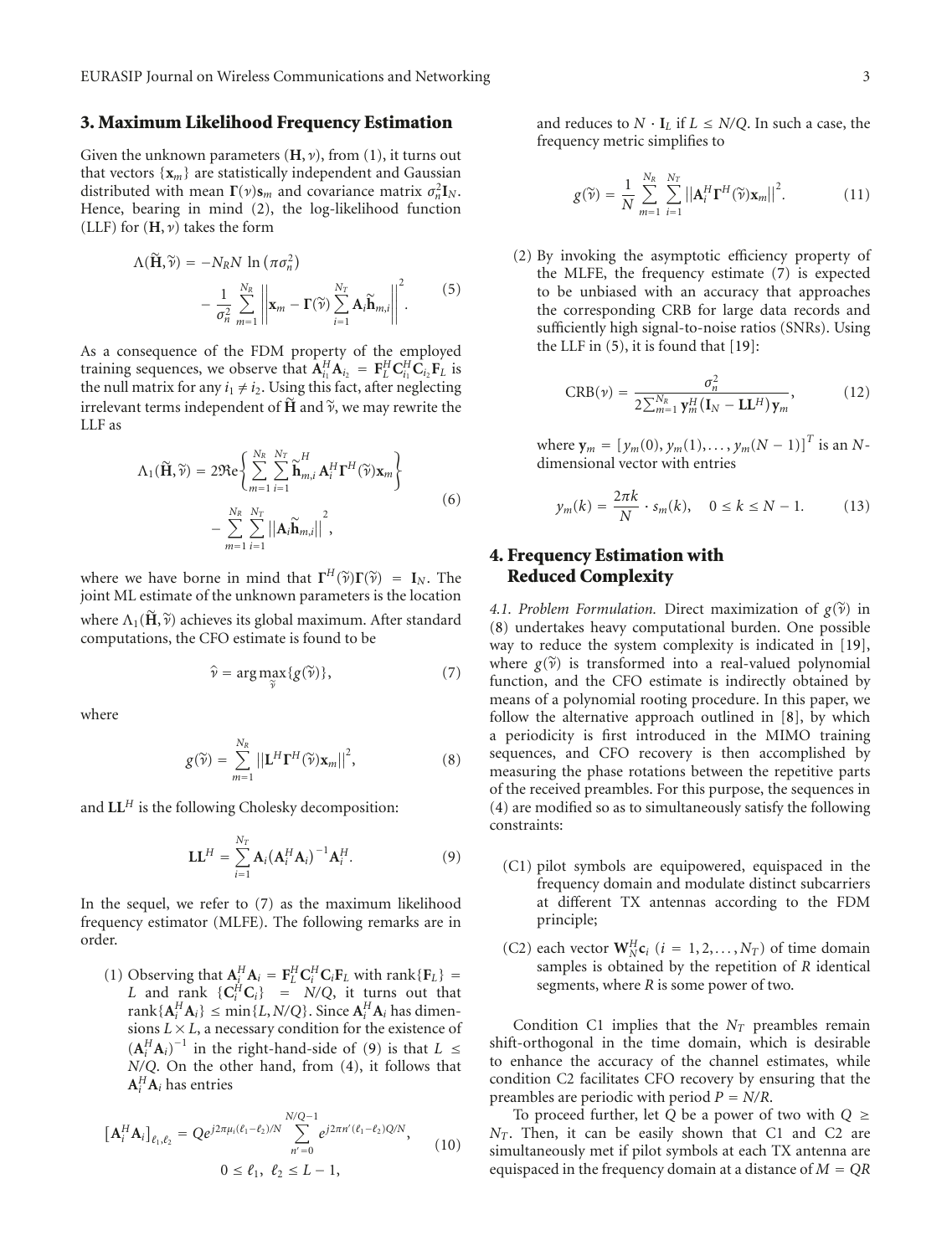subcarriers and their positions are shifted by *R* subcarriers from one TX branch to the next. This amounts to putting

$$
c_i(n) = \begin{cases} d_i(n'), & n = n'M + (i-1)R, & 0 \le n' \le \frac{N}{M} - 1, \\ 0, & \text{otherwise,} \end{cases}
$$
(14)  
where we set  $|d_i(n')| = \sqrt{M/N_T}$  to ensure that the total

 $\sqrt{M/N_T}$  to ensure that the total energy allocated to training is still  $E_T$  = *N*. It is worth observing that the use of time-repetitive FDM training sequences for MIMO-OFDM has also been suggested in [16] to make the CRB of the frequency estimates independent of the channel realization. However, our design (14) is more sequences for MIMO-OFDM has<br>to make the CRB of the frequency<br>the channel realization. However<br>general as it applies to any triple ( general as it applies to any triple  $(N, N_T, L)$ , whereas in [16], the number of subcarriers is constrained to be a multiple of *NTL*. Recalling that in practical OFDM systems *N* is always a power of two, it turns out that the sequence design in [16] can only be adopted on condition that both  $N_T$  and  $L$  are powers of two.

As it is known, the use of OFDM preambles composed by *R* repetitive slots restricts the acquisition range of the CFO estimator to  $\pm R/2$  times the subcarrier spacing. To cope with such a drawback, we decompose *ν* into a *fractional part*, less than *R/*2 in magnitude, plus an *integer part* which is multiple of *R*. The normalized CFO is thus rewritten as

$$
\nu = R(\varepsilon + \eta),\tag{15}
$$

where  $\eta$  is an integer parameter referred to as the integer CFO (ICFO), while *ε* is the fractional CFO (FCFO) and belongs to the interval (−1*/*2, 1*/*2]. Since the transmitted preambles remain periodic after passing through the channel (apart from the presence of thermal noise and from a phase shift induced by the CFO), each vector of received time domain samples can be decomposed into *R* segments  $\mathbf{x}_m$  =  $[\mathbf{x}_{m}^{T}(0), \mathbf{x}_{m}^{T}(1), \ldots, \mathbf{x}_{m}^{T}(R-1)]^{T}$ , with

$$
\mathbf{x}_m(r) = \mathbf{u}_m e^{j2\pi\epsilon r} + \mathbf{n}_m(r), \quad 0 \le r \le R - 1. \tag{16}
$$

In(16),  $\mathbf{u}_m$  is a *P*-dimensional vector with elements

$$
u_m(k) = e^{j2\pi v k/N} s_m(k), \quad 0 \le k \le P - 1, \tag{17}
$$

while  ${\bf n}_m(r); r = 0, 1, \ldots, R-1$  are statistically independent Gaussian vectors with zero-mean and covariance matrix  $\sigma_n^2 \mathbf{I}_P$ .

*4.2. Estimation of the Fractional CFO.* Our first goal is the estimation of *ε* based on the observations  $\{x_m\}_{m=1}^{N_R}$ . Inspection of (16) reveals that this task is complicated by the presence of the nuisance vectors {**u***m*}. One possible approach is to consider such vectors as deterministic but unknown parameters and proceed to the joint ML estimation the presence of the nuisance vectors  $\{u_m\}$ . One possible<br>approach is to consider such vectors as deterministic but<br>unknown parameters and proceed to the joint ML estimation<br>of the parameter set  $(\mathbf{u}, \varepsilon)$ , with  $\mathbf$ This approach has been used in [8] in the context of SISO-OFDM, and its extension to MIMO transmissions leads to the following FCFO metric:<br> *q*(*ε*) =  $\sum_{n=1}^{N_R} \sum_{k=1}^{R-1}$ ווו:<br>r ז

$$
q(\widetilde{\varepsilon}) = \sum_{m=1}^{N_R} \sum_{r=1}^{R-1} \Re e \{ R_m(r) e^{-j2\pi \widetilde{\varepsilon} r} \}, \qquad (18)
$$

where  $R_m(r)$  is the  $rP$ —lag sample correlation function evaluated at the *m*th RX branch, that is,

$$
R_m(r) = \sum_{k=r}^{N-1} x_m(k) x_m^*(k - rP).
$$
 (19)

The ML estimate of  $\varepsilon$  is eventually found by locating the  $k=rP$ <br>The ML estimate of *ε* is eventually found by locating the<br>global maximum of *q*(*ε*̃). Unfortunately, no closed form solution is available except when  $R = 2$ . The more general case can be approached by an exhaustive search over the solution is available except when  $R = 2$ . The more general<br>case can be approached by an exhaustive search over the<br>interval  $\tilde{\epsilon} \in (-1/2, 1/2]$  which may be cumbersome in practice. For this reason, we suggest a suboptimal but simpler procedure which develops in two steps. In the first step a<br>
coarse FCFO estimate is obtained as<br>  $\hat{\epsilon}^{(c)} = \frac{1}{2\pi} \arg \left\{ \sum_{m=1}^{N_R} R_m(1) \right\}.$  (20) coarse FCFO estimate is obtained as

imate is obtained as  
\n
$$
\hat{\varepsilon}^{(c)} = \frac{1}{2\pi} \arg \left\{ \sum_{m=1}^{N_R} R_m(1) \right\}.
$$
\n(20)

The rationale behind the above expression is easily under stood after substituting (16) into (19). This yields

$$
R_m(r) = (R - r) ||\mathbf{u}_m||^2 e^{j2\pi\epsilon r} + N_m(r), \tag{21}
$$

where  $N_m(r)$  is a zero-mean disturbance term collecting signal  $\times$  noise and noise  $\times$  noise interactions. Inspection of (21) reveals that, in the absence of noise, the right-handside of (20) is just the true FCFO. In order to improve the estimation accuracy,  $\hat{\varepsilon}^{(c)}$  is refined in the second step by looking for an estimation accuracy,  $\hat{\varepsilon}^{(c)}$  is refined in the second step by looking for an estimate of the residual error Δ*ε* = *ε* −  $\hat{\varepsilon}^{(c)}$ . For this purpose, we let  $R_m^{(c)}(r) = R_m(r)e^{-j2\pi\hat{\varepsilon}^{(c)}r}$  an For this purpose, we let  $R_m^{(c)}$  (19) in the following forms.

(18) in the following form:  
\n
$$
q(\Delta \tilde{\epsilon}) = \sum_{m=1}^{N_R} \sum_{r=1}^{R-1} |R_m(r)| \cos [\varphi_m^{(c)}(r) - 2\pi \Delta \tilde{\epsilon}r], \qquad (22)
$$
\nwhere we have defined  $\Delta \tilde{\epsilon} = \tilde{\epsilon} - \tilde{\epsilon}^{(c)}$  and  $\varphi_m^{(c)}(r) =$ 

 $arg\{R_m^{(c)}(r)\}\)$ . Setting to zero the derivative of (22) with where we h<br>arg $\{R_m^{(c)}(r)\}\.$ <br>respect to  $\Delta \hat{\varepsilon}$ respect to  $\Delta \tilde{\varepsilon}$  and assuming that  $\Delta \varepsilon$  is small enough such that  $\arg{\{R_m^{(c)}(r)\}}$ . Setting to zero the derivative of (22) with respect to  $\Delta \tilde{\epsilon}$  and assuming that  $\Delta \epsilon$  is small enough such that  $\sin[\varphi_m^{(c)}(r) - 2\pi\Delta \tilde{\epsilon}r] \simeq \varphi_m^{(c)}(r) - 2\pi\Delta \tilde{\epsilon}r$ , an estimate of  $\Delta \epsilon$  can

be computed in closed form as  
\n
$$
\Delta \hat{\epsilon} = \frac{1}{2\pi} \frac{\sum_{m=1}^{N_R} \sum_{r=1}^{R-1} r |R_m(r)| \varphi_m^{(c)}(r)}{\sum_{m=1}^{N_R} \sum_{r=1}^{R-1} r^2 |R_m(r)|}.
$$
\n(23)

The final FCFO estimate is given by<br> $\hat{\varepsilon} = \hat{\varepsilon}^{(c)} + \Delta \varepsilon$ 

te is given by  

$$
\hat{\varepsilon} = \hat{\varepsilon}^{(c)} + \Delta \hat{\varepsilon}.
$$
 (24)

*4.3. Estimation of the Integer CFO.* If the normalized CFO is 4.3. *Estimation of the Integer CFO*. If the normalized CFO is guaranteed to be less than *R*/2 in magnitude, the quantity *ε̂R* can be regarded as an estimate of *ν*. Otherwise, *ν* is expressed as in (15), and an estimate of the integer offset *η* must be found. This problem is now addressed using ML methods.

In order to compensate for the fractional offset *ε*, the received samples at each RX branch are first counter-rotated at an angular speed 2*πεR/N* . This produces the *NR* vectors **z**<sub>*m*</sub> = [*z<sub>m</sub>*(0), *z<sub>m</sub>*(1), ..., *z<sub>m</sub>*(*N* − 1)]<sup>*T*</sup>, with<br> **z**<sub>*m*</sub> = **F**<sup>*H*</sup>( $\hat{\epsilon}R$ )**x**<sub>*m*</sub>, 1 ≤ *m* ≤ *NR*. (25)

$$
\mathbf{z}_m = \Gamma^H(\hat{\varepsilon}R)\mathbf{x}_m, \quad 1 \le m \le N_R. \tag{25}
$$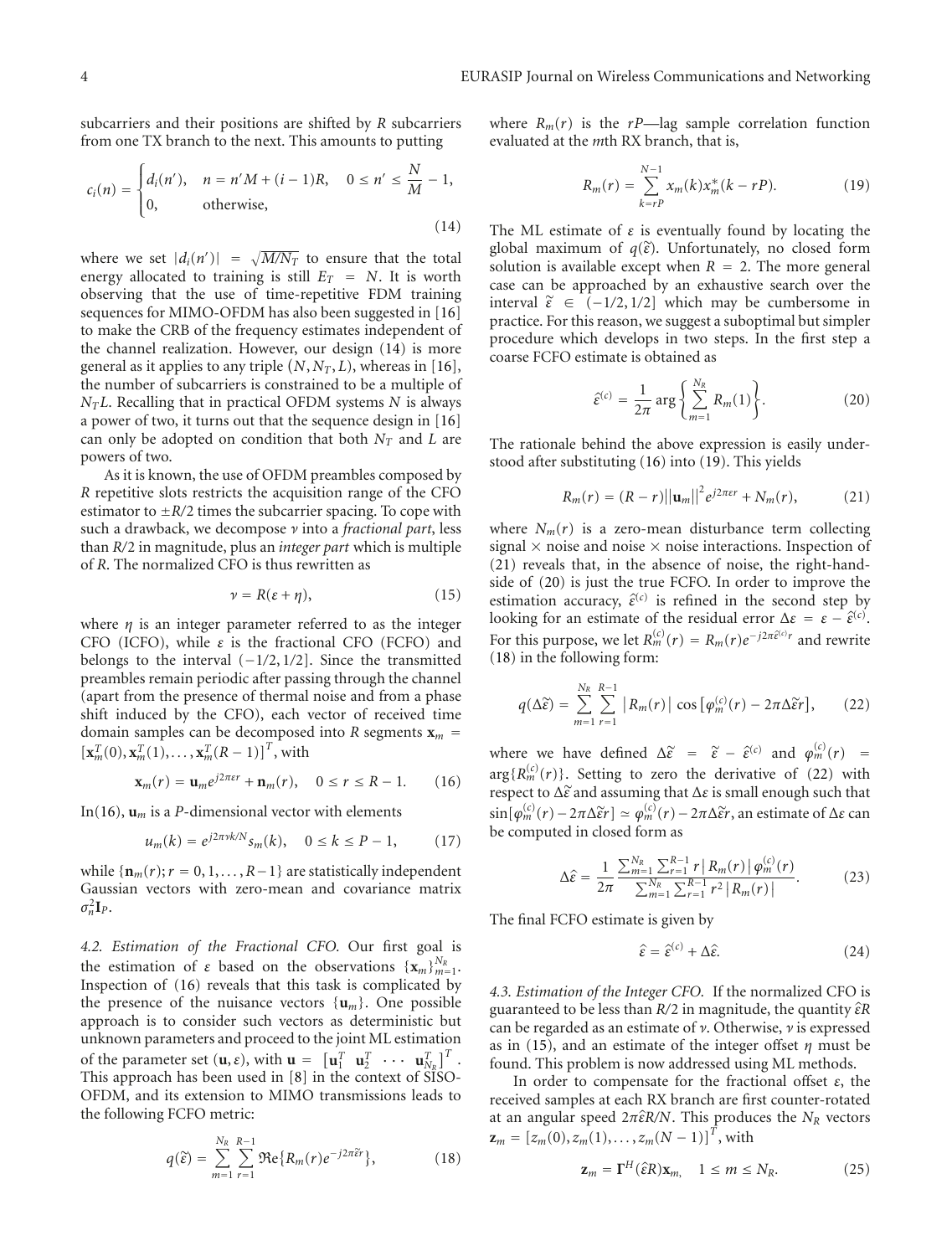Substituting  $(1)-(2)$  into  $(25)$  and assuming ideal FCFO compensation, we obtain

$$
\mathbf{z}_m = \Gamma(\eta R) \sum_{i=1}^{N_T} \mathbf{A}_i \mathbf{h}_{m,i} + \mathbf{n}'_m, \qquad (26)
$$

 $\mathbf{z}_m = \mathbf{I}(\eta K) \sum_{i=1}^K \mathbf{A}_i \mathbf{n}_{m,i} + \mathbf{n}_m,$  (26)<br>where  $\mathbf{n}'_m = \mathbf{\Gamma}^H(\hat{\varepsilon}R) \mathbf{n}_m$  is the noise contribution, which is statistically equivalent to  $\mathbf{n}_m$ . Vectors  $\{\mathbf{z}_m\}$  are next used to get the joint ML estimate of (**H**, *η*). Bearing in mind (26), the<br>corresponding LLF is found to be<br> $\Upsilon(\tilde{\mathbf{H}}, \tilde{\boldsymbol{\eta}}) = -N_R N \ln (\pi \sigma_n^2)$ corresponding LLF is found to be<br>  $\Upsilon(\widetilde{\mathbf{H}}, \widetilde{\boldsymbol{\eta}}) = -N_R N \ln (\pi \sigma_n^2)$ 

$$
\Upsilon(\widetilde{\mathbf{H}}, \widetilde{\boldsymbol{\eta}}) = -N_R N \ln (\pi \sigma_n^2)
$$

$$
- \frac{1}{\sigma_n^2} \sum_{m=1}^{N_R} \left\| \mathbf{z}_m - \mathbf{\Gamma}(\widetilde{\boldsymbol{\eta}}R) \sum_{i=1}^{N_T} \mathbf{A}_i \widetilde{\mathbf{h}}_{m,i} \right\|^2,
$$
(27)  
by which, maximizing with respect to  $\widetilde{\mathbf{h}}_{m,i}$ , we obtain
$$
\widehat{\mathbf{h}}_{m,i}(\widetilde{\boldsymbol{\eta}}) = (\mathbf{A}_i^H \mathbf{A}_i)^{-1} \mathbf{A}_i^H \mathbf{\Gamma}^H(\widetilde{\boldsymbol{\eta}}R) \mathbf{z}_m.
$$
(28)

$$
\widehat{\mathbf{h}}_{m,i}(\widetilde{\boldsymbol{\eta}}) = \left(\mathbf{A}_i^H \mathbf{A}_i\right)^{-1} \mathbf{A}_i^H \mathbf{\Gamma}^H(\widetilde{\boldsymbol{\eta}} R) \mathbf{z}_m. \tag{28}
$$

Now, we observe that  $\mathbf{A}_i^H \mathbf{A}_i = \mathbf{F}_L^H \mathbf{C}_i^H \mathbf{C}_i \mathbf{F}_L$  is an  $L \times L$  matrix whose rank is not greater than min {*L*, *N/M*}. Hence, a necessary condition for the existence of  $(A_i^H A_i)^{-1}$  is that  $L \leq N/M$ . In such a case, if the pilot sequences are those defined in (14), we have  $\mathbf{A}_i^H \mathbf{A}_i = N \cdot \mathbf{I}_L$  so that (28) simplifies to

$$
\hat{\mathbf{h}}_{m,i}(\tilde{\eta}) = \frac{1}{N} \mathbf{A}_i^H \mathbf{\Gamma}^H(\tilde{\eta}R) \mathbf{z}_m.
$$
\n(29)

The concentrated likelihood function for *η* is found by substituting (29) into the right-hand-side of (27). Neglecting irrelevant terms independent of  $\tilde{\eta}$ , we obtain substituting (29) into the right-hand-side of (27). Neglecting

$$
\psi(\tilde{\eta}) = \sum_{m=1}^{N_R} \sum_{i=1}^{N_T} ||\mathbf{A}_i^H \mathbf{\Gamma}^H(\tilde{\eta}R)\mathbf{z}_m||^2, \qquad (30)
$$

and the ML estimate of 
$$
\eta
$$
 is computed as  
\n
$$
\hat{\eta} = \arg \max_{|\hat{\eta}| \le |\eta|_{\text{max}}} {\{\psi(\tilde{\eta})\}},
$$
\n(31)

where  $|\eta|_{\text{max}}$  represents the largest expected value of  $|\eta|$ , which is determined by the stability of the transmitter and receiver oscillators. Recalling that  $A_i = W_N^H C_i F_L$ , after which is determined by the stability of the existence oscillators. Recalling that **A**<sub>*i*</sub> standard manipulations, we may put  $\psi(\hat{\eta})$ ipulations, we may put  $\psi(\widetilde{\eta})$  in the equivalent form

$$
\psi(\tilde{\eta}) = \sum_{m=1}^{N_R} \sum_{i=1}^{N_T} \sum_{\ell=0}^{L-1} \left| \sum_{n=0}^{N-1} c_i^*(n) Z_m(n + \tilde{\eta} R) e^{j2\pi n \ell/N} \right|^2, \quad (32)
$$

where  $\{Z_m(n)\}$  is the repetition with period *N* of the DFT of **z***m*, that is,

$$
Z_m(n) = \sum_{k=0}^{N-1} z_m(k) e^{-j2\pi kn/N} \quad \text{for } -\infty < n < +\infty. \tag{33}
$$

On the other hand, from (14), we see that symbols  $c_i(n)$  are different from zero only when  $n = p_i(n')$ , where  $p_i(n') =$ 

 $n/M + (i - 1)R$  are the indices of the pilot subcarriers at the *i*<sup>*n'M* + (*i* – 1)*R* are the indices *i*th TX antenna. Function  $\psi(\hat{\eta})$ </sup>  $m + (l - 1)$ A are the indices of the phot subcarriers of TX antenna. Function  $\psi(\tilde{\eta})$  can thus be rewritten as  $\psi(\tilde{\eta})$  $\ddot{\phantom{a}}$ 

$$
\psi(\tilde{\eta}) = \sum_{m=1}^{N_R} \sum_{i=1}^{N_T} \sum_{\ell=0}^{L-1} \left| \sum_{n'=0}^{N/M-1} d_i^*(n') Z_m[p_i(n') + \tilde{\eta} R] e^{j2\pi p_i(n')} \ell N \right|^2.
$$
\n(34)

Once the ICFO is obtained as indicated in  $(31)$ , an estimate of the CFO is computed from (15) in the form<br>of the CFO is computed from (15) in the form<br> $\hat{v} = R(\hat{\varepsilon} + \hat{\eta})$ . (35)

$$
\hat{\nu} = R(\hat{\varepsilon} + \hat{\eta}).\tag{35}
$$

In the sequel, we refer to (35) as the reduced complexity frequency estimator (RCFE).

4.4. *Remarks.* (1) As mentioned previously, matrix  $A_i^H A_i$  in (28) is nonsingular provided that  $L \leq N/M$ . Such condition is more restrictive than the constraint  $L \leq N/Q$  that was found in the previous section for MLFE. In particular, recalling that  $M = QR$ , it turns out that the maximum channel length that RCFE can manage is *R* times smaller than for MLFE.

(2) Assuming for simplicity that the ICFO has been for MLFE.<br>(2) Assuming for simplicity that the ICFO has been<br>perfectly estimated, from (35), it follows that  $E\{(\hat{v} - v)^2\}$ (2) Assure<br>*R*<sup>2</sup> · *E*{( $\hat{\varepsilon}$ −  $\varepsilon$ ) <sup>2</sup>}. Since parameters  $(\mathbf{u}, \varepsilon)$  are jointly estimated perfectly estimated, from (35), it follows that *E*{( $R^2 \cdot E\{(\hat{\varepsilon} - \varepsilon)^2\}$ . Since parameters (**u**,  $\varepsilon$ ) are jointly through ML methods, we expect that *E*{( $\hat{\varepsilon} - \varepsilon$ )  $2$ } asymptotically approaches the corresponding CRB. The latter is provided in [8] and reads

and reads  
\n
$$
CRB(\varepsilon) = \frac{3}{2\pi^2} \frac{\sigma_n^2/\sigma_s^2}{N_R N (R^2 - 1)},
$$
\n(36)

where  $\sigma_s^2$  denotes the average signal power at each RX branch, that is,

$$
\sigma_s^2 = \frac{1}{PN_R} \sum_{m=1}^{N_R} \sum_{k=0}^{P-1} |s_m(k)|^2.
$$
 (37)

The frequency MSE is thus given by

$$
E\{(\hat{v} - v)^2\} = \frac{3}{2\pi^2} \frac{\sigma_n^2/\sigma_s^2}{N_R N (1 - 1/R^2)}.
$$
 (38)

(3) The computational load of RCFE can be assessed as follows. Computing the correlations  ${R_m(r)}_{r=1}^{R-1}$  in (19) requires a total of 2(*R*−1)(2*N* − 1) real operations (additions<br>plus multiplications) for each RX branch, while  $8N_R(R - 1)$  operations are needed to obtain Δ $\hat{\epsilon}$  in (23). Quantities plus multiplications) for each RX branch, while  $8N_R(R - 1)$  operations are needed to obtain  $\Delta \hat{\epsilon}$  in (23). Quantities *Z<sub>m</sub>*(*n*) in (33) are computed through an *N*-point DFT for each receiving antenna, with a corresponding complexity of  $5N_RN \log_2 N$ . Finally, evaluating  $\psi(\tilde{\eta})$  in (34) needs each receiving antenna, with a corresponding complexity<br>of  $5N_RN \log_2 N$ . Finally, evaluating  $\psi(\tilde{\eta})$  in (34) needs<br>additional  $8N L N_T N_R/M$  operations for each  $\tilde{\eta}$ . The overall of  $5N_RN \log_2 N$ . Finally, evaluating  $\psi(\tilde{\eta})$  in (34) needs additional  $8NLN_TN_R/M$  operations for each  $\tilde{\eta}$ . The overall complexity of RCFE is summarized in the first row of Table 1, where a distinction has been made between the FCFO and ICFO recovery tasks, and we have denoted by  $N_{\eta} = 2|\eta|_{\text{max}} +$ 1 the number of hypothesized ICFO values.

(4) Our FCFO recovery algorithm is an improved version of the correlation-based frequency estimator (CBFE)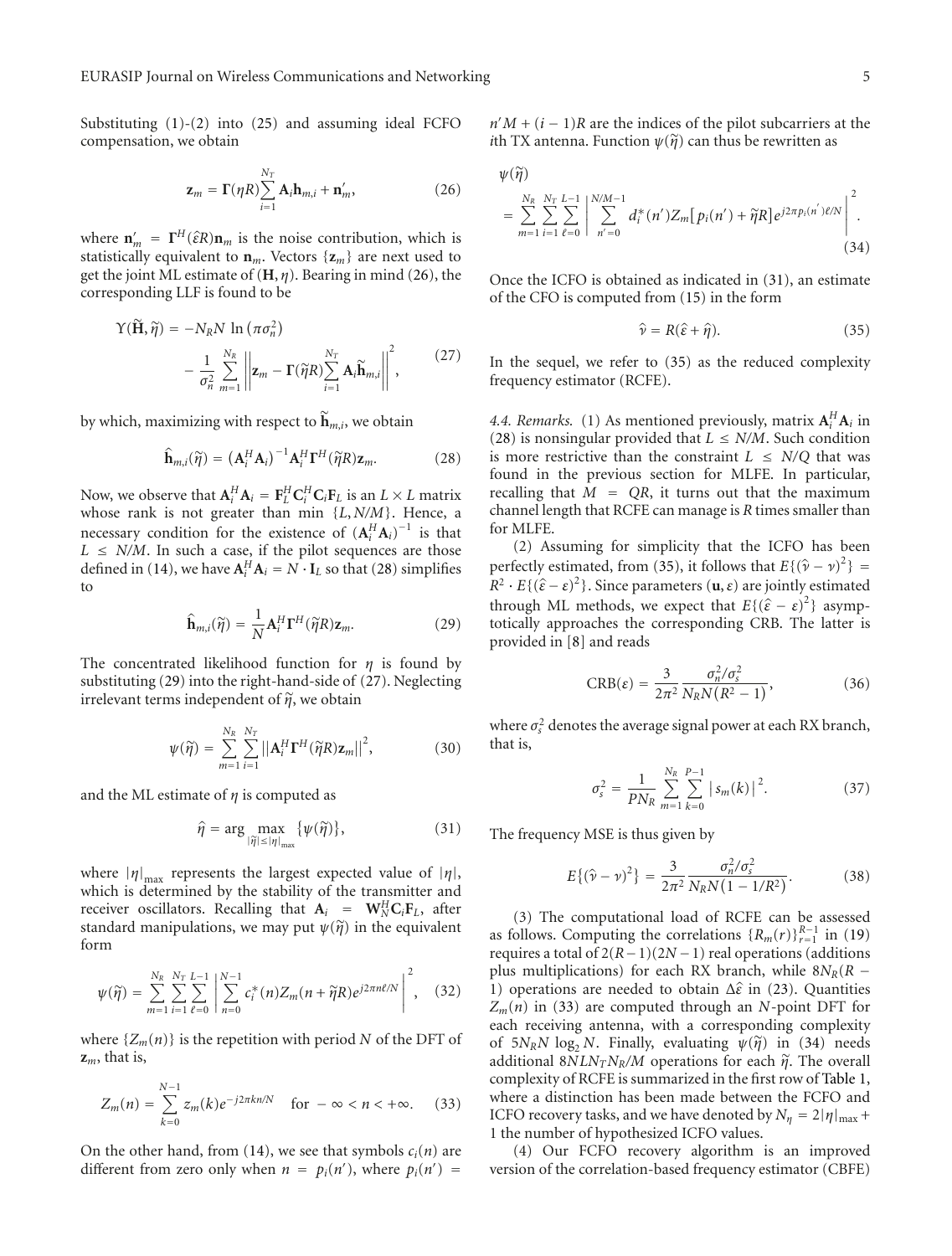TABLE 1: Complexity of FCFO and ICFO estimation schemes.

|             | FCFO recovery        | <b>ICFO</b> recovery              |
|-------------|----------------------|-----------------------------------|
| <b>RCFE</b> | $2N_R(R-1)(2N+3)$    | $N_R N(5 \log_2 N + 8LN_T N_n/M)$ |
| <b>PBFF</b> | $4N_RNQ + 30(Q-1)^3$ | $N_R N(5 \log_2 N + 4N_T)$        |
| <b>CBFE</b> | $4N_R(3N-2P-1)$      |                                   |

proposed in [12]. Actually, both schemes employ training preambles composed by *R* repetitive parts and operate in two proposed in [12]. Actually, both schemes employ training<br>preambles composed by *R* repetitive parts and operate in two<br>steps. A coarse estimate  $\hat{\varepsilon}^{(c)}$  is firstly computed by CBFE in a way similar to (20), and it is next refined by evaluating the<br>
quantity<br>  $\Delta \hat{\epsilon} = \frac{1}{\pi R} \arg \left\{ \sum_{m=1}^{N_R} R_m^{(c)} \left( \frac{R}{2} \right) \right\}.$  (39) quantity

$$
\Delta \hat{\varepsilon} = \frac{1}{\pi R} \arg \left\{ \sum_{m=1}^{N_R} R_m^{(c)} \left( \frac{R}{2} \right) \right\}.
$$
 (39)

 $\Delta \varepsilon = \frac{1}{\pi R} \arg \left\{ \sum_{m=1}^{R} K_m^{\omega} \left( \frac{1}{2} \right) \right\}.$ (39)<br>
The final CFO estimate is obtained as  $\hat{v}_{\text{CBFE}} = R(\hat{\varepsilon}^{(c)} + \Delta \hat{\varepsilon})$ ,<br>
and its MSE is given by [12]<br>  $F(\hat{v}_{\text{CBFE}}^2) = \frac{2 \sigma_n^2/\sigma_s^2}{\sigma_n^2/\sigma_s^2}$  (49) and its MSE is given by [12]

$$
E\{(\hat{\nu}_{\text{CBFE}} - \nu)^2\} = \frac{2}{\pi^2} \frac{\sigma_n^2/\sigma_s^2}{N_R N}.
$$
 (40)

Comparing this results with (38), we see that the loss (in dB) with respect to RCFE is 10·Log[4(1 <sup>−</sup> 1*/R*2)*/*3], which approaches 1.25 dB for large values of *R*. Furthermore, since no ICFO estimation is attempted in [12], the estimation range of CBFE is restricted to  $|\nu| \le R/2$ , while RCFE can cope with CFOs as large as  $\pm N/2$ . The overall complexity of CBFE is shown in the third line of Table 1. Compared to FCFO recovery by means of RCFE, the computational saving of CBFE is in the order of *R/*3.

#### **5. Simulation Results**

Computer simulations have been run to check and extend the analytical results of the previous sections. The simulation scenario is summarized as follows.

*5.1. Simulation Model.* The investigated MIMO-OFDM system has *N* = 1024 subcarriers and operates in the 5 GHz frequency band. The signal bandwidth is 5 MHz, corresponding to a subcarrier distance of approximately 4.9 kHz. The sampling period is  $T_s = 0.2$  microsecond, so that the useful part of each OFDM block has length 0*.*205 millisecond. Each channel is characterized by *L* = 12 independent Rayleigh fading taps with an exponentially decaying power delay profile<br>  $E\{|h_{m,i}(\ell)|^2\} = \sigma_h^2 \cdot \exp\left(-\frac{4\ell}{I}\right), \quad \ell = 0, 1, ..., L - 1.$  $\frac{1}{2}$  independent Rayleigh Take<br>decaying power delay profile

$$
E\{\left|h_{m,i}(\ell)\right|^2\} = \sigma_h^2 \cdot \exp\left(-\frac{4\ell}{L}\right), \quad \ell = 0, 1, \ldots, L-1.
$$
\n(41)

In (41), the constant  $\sigma_h^2$  is chosen such that the channel power is normalized to unity, that is,  $E\{\|\mathbf{h}_{m,i}\|^2\} = 1$ . A new channel snapshot is generated at each simulation run and kept fixed over the training period. Vectors **h***m*,*<sup>i</sup>* are assumed to be statistically independent for different TX/RX antenna



FIGURE 1: MSE of the FCFO estimators versus SNR with  $N_T = 3$  and  $N_R = 2$ .

pairs . The training sequences employed by RCFE are given in (14), where we have set  $R = 8$  and  $Q = 4$ . In this way, each TX antenna transmits a total of 32 pilot symbols which are randomly taken from a QPSK constellation with power  $|d_i(n')|^2 = 32/N_T$ . Parameters  $N_T$  and  $N_R$  are varied throughout simulations to assess their impact on the system performance.

Comparisons are made between RCFE, CBFE, and the polynomial-based frequency estimator (PBFE) proposed in [17]. This scheme employs the training sequences defined in (4) and performs initial ICFO recovery by maximizing the 

following cost function:  
\n
$$
\psi_{\text{PBFE}}(\tilde{\eta}) = \sum_{m=1}^{N_R} \sum_{i=1}^{N_T} \sum_{n'=0}^{N/Q-1} |X_m(n'Q + \mu_i + \tilde{\eta})|^2 \qquad (42)
$$
\nover the set  $\tilde{\eta} \in \{-Q/2, -Q/2 + 1, ..., Q/2 - 1\}$ , with

 ${X_m(n); 0 \leq n \leq N - 1}$  being the *N*-point DFT of **x***m*. After ICFO compensation, the fractional CFO is eventually estimated by looking for the roots of a real-valued polynomial function that is obtained by applying the MUSIC principle. As mentioned in [17], the estimation range of PBFE is  $|\nu| \leq Q/2$ . Its computational requirement is mainly ascribed to the need for evaluating the correlation matrix of the received time domain samples and is summarized in the second row of Table 1.

*5.2. Performance Assessment.* Figure 1 compares the performance of the fractional CFO estimators in terms of their 5.2. *Performance Assessment*. Figure 1 compares the performance of the fractional CFO estimators in terms of their MSE  $E\{(\hat{v} - v)^2\}$  versus the signal-to-noise ratio at each receiving antenna. The latter is defined as SNR =  $\sigma_s^2/\sigma_n^2$ , where  $\sigma_n^2$  is the noise power, and  $\sigma_s^2$  is given in (37). Marks indicate simulation results, while solid lines are drawn to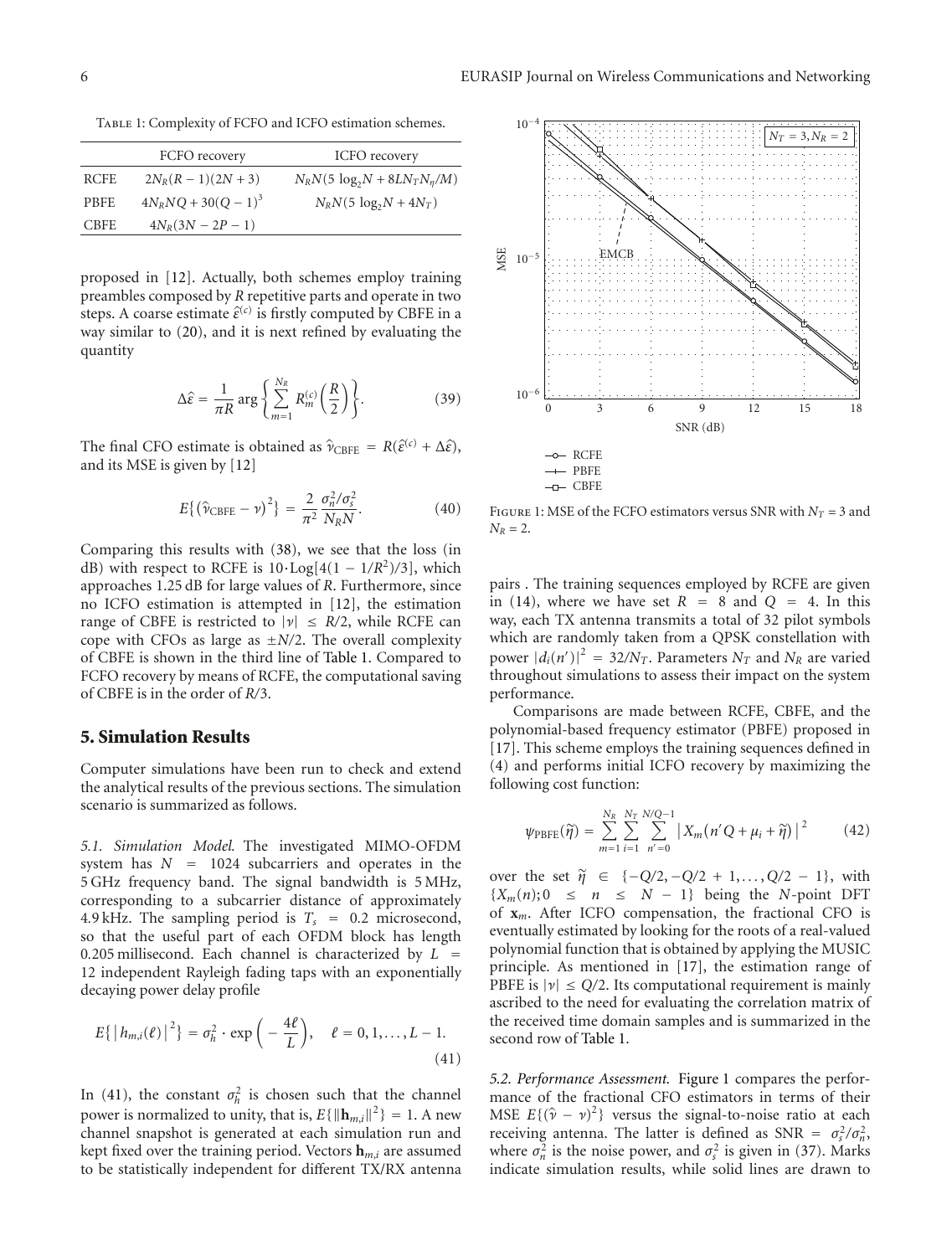



FIGURE 2: Accuracy of RCFE versus SNR with  $N_T = 2, 3, 4$  and  $N_R = 2$ .

FIGURE 3: Accuracy of RCFE versus SNR with  $N_T = 3$  and  $N_R = 2, 3, 4$ .

ease the reading of the graphs. The number of TX and RX antennas is  $N_T = 3$  and  $N_R = 2$ , respectively. The same training sequences are used for both CBFE and RCFE, while PBFE employs the pilot design specified in (4) with *Q* = 32 and  $\{ \mu_1, \mu_2, \mu_3 \}$  = {0, 1, 5}. This means that the number of pilot symbols transmitted by each TX antenna is 32 for all the considered schemes. As suggested in [17], the pilot symbols {*di*(*n* )} for PBFE belong to a Chu sequence. The CFO is randomly generated at each simulation run with uniform distribution within the interval [−0, 4; 0*.*4), which corresponds to having  $\eta = 0$  and  $\varepsilon = \nu/R$ . For the time being, we concentrate on the accuracy of the FCFO estimates and assume ideal ICFO recovery for both RCFE and PBFE. We use the average CRB to benchmark the performance of the considered schemes. The latter corresponds to the extended Miller and Chang bound (EMCB) [20] and is obtained by numerically averaging the right-hand-side of (12) with respect to the channel statistics. Inspection of Figure 1 reveals that RCFE outperforms the other schemes, and its accuracy is close to the EMCB at all investigated SNR values. As predicted by the theoretical analysis shown in (38) and (40), the loss of CBFE with respect to RCFE is approximately 1.25 dB. Looking at the system complexity, from Table 1, it turns out that in the considered scenario, RCFE requires a total of 57 500 operations for FCFO recovery, while PBFE and CBFE need 1 156 000 and 24 000 operations, respectively. Combining these figures with the results of Figure 1 indicates that RCFE is superior to PBFE in terms of both estimation accuracy and processing load, while CBFE is a valid solution when limiting the computational requirement is an issue of concern.

Figure 2 illustrates the impact of the number of transmit antennas  $N_T$  on the accuracy of RCFE. The simulation scenario is the same as in Figure 1, except that now  $N_T =$ 2, 3 or 4. As it is seen, the frequency MSE is virtually independent of  $N_T$  and the same occurs for the EMCB. Such behavior can be ascribed to the fact that signals emitted by different TX antennas combine incoherently at each RX branch, so that higher values of  $N_T$  do not result into a corresponding increase of the array gain. As it is known, array gain exploitation by means of multiple TX antennas requires channel knowledge at the transmitter in conjunction with suitable precoding techniques.

Figure 3 shows how the performance of RCFE is affected by the number  $N_R$  of receiving antennas. In such a case, $N_T$  is fixed to three while  $N_R = 2, 3$  or 4. As predicted by (38), the estimation accuracy improves with *NR*, and this trend is also evident in the EMCB. The physical reason behind such SNR advantage is that the presence of multiple receiving antennas increases the length of the data record  $\mathbf{x} = [\mathbf{x}_1^T, \mathbf{x}_2^T, \dots, \mathbf{x}_{N_R}^T]^T$ used for CFO recovery. This provides the system with an array gain of  $10 \cdot \text{Log}(N_R)$  dB.

The performance of the ICFO estimators is illustrated in Figure 4 in terms of probability of failure *P<sub>f</sub>* = Pr{ $\hat{\eta} \neq \eta$ }<br>Figure 4 in terms of probability of failure  $P_f = Pr{\hat{\eta} \neq \eta}$ versus SNR. Comparisons are made between RCFE and PBFE using the same simulation setup of Figure 1. The RCFE *metric defined in (34)* is evaluated for *η*<br>wersus SNR. Comparisons are made betw<br>using the same simulation setup of F<br>metric defined in (34) is evaluated for *η* metric defined in (34) is evaluated for  $\tilde{\eta} \in \{-2, -1, 0, 1, 2\},\$ while PIFE looks for the maximum of *ψ*<sub>PBFE</sub>( $\hat{\eta}$  while PBFE looks for the maximum of  $\psi_{\text{PBEE}}(\hat{\eta})$ while PBFE looks for the maximum of  $\psi_{\text{PBFE}}(\tilde{\eta})$  over the set **η-**<br>Π- Μ-? |  $\widetilde{\eta} \in \{-16, -15, \ldots, 15\}$ . In this way, the estimation range is  $|\nu| \le 20$  for RCFE and  $|\nu| \le 16$  for PBFE. As it is seen, for SNR *>* −10 dB, the best performance is obtained with RCFE. From Table 1, it follows that the total number of operations SNR  $> -10$  dB, the best performance is obtained with RCFE.<br>From Table 1, it follows that the total number of operations<br>needed to get the CFO estimate  $\hat{v}$  is 1 283 000 for PBFE and 252 500 for RCFE, thereby leading to a reduction of the processing load by a factor greater than 5. It is fair to say, however, that the complexity of PBFE can be controlled by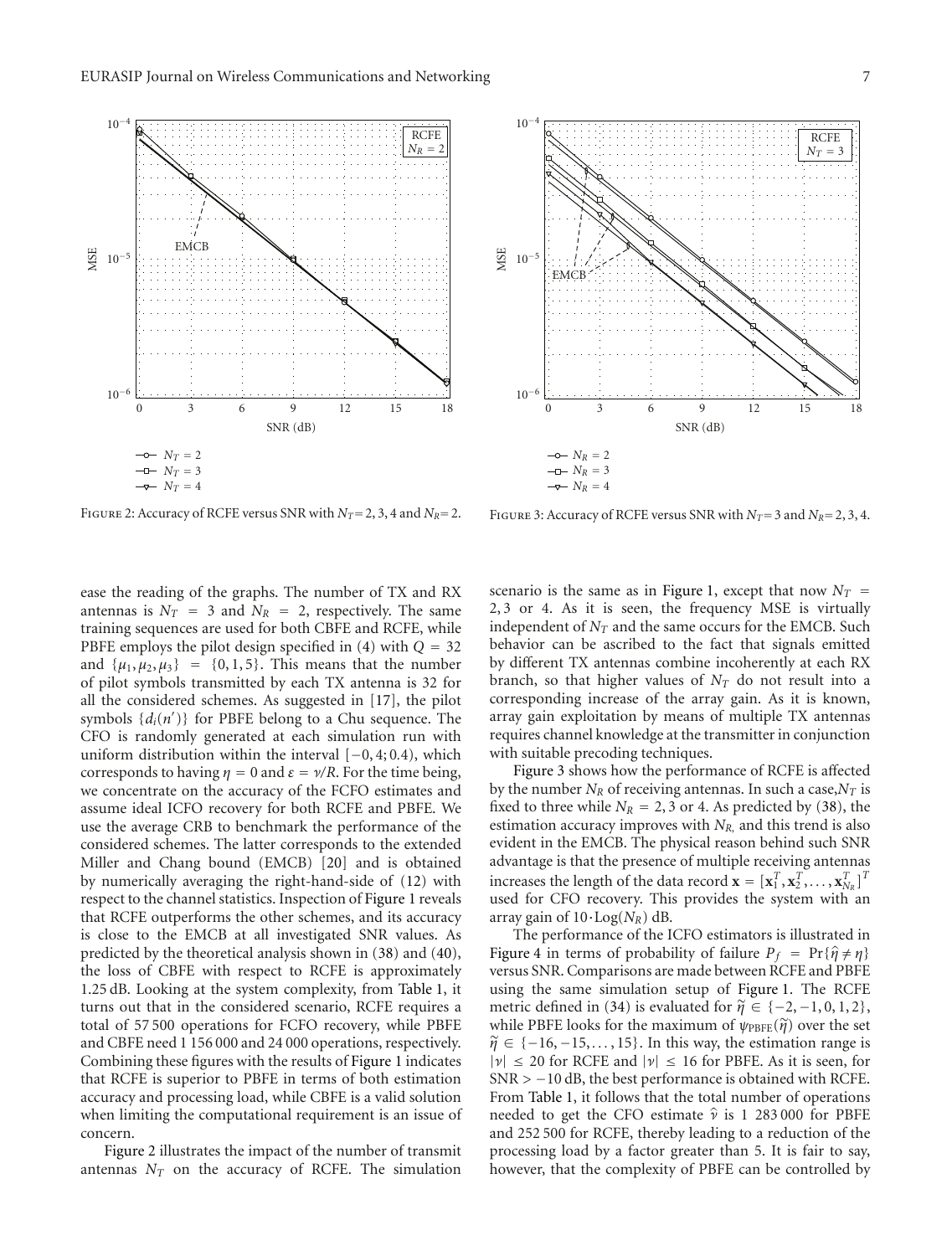

Figure 4: Probability of failure versus SNR for RCFE and PBFE with  $N_T = 3$  and  $N_R = 2$ .

a judicious design of parameter *Q*. Specifically, decreasing *Q* alleviates the computational requirement at the expense of a reduced CFO acquisition range.

#### **6. Conclusions**

We have addressed the problem of training-assisted CFO recovery in MIMO-OFDM systems. To reduce the computational burden required by the exact ML solution, we have divided the CFO into a fractional part plus an integer part and have designed FDM pilot sequences that are periodic in the time domain. The fractional CFO is estimated in closed form by measuring the phase rotations between the repetitive parts of the received preambles, while the integer CFO is estimated in a joint fashion with the MIMO channel matrix by resorting to the ML principle. The proposed scheme has affordable complexity and exhibits improved performance with respect to existing alternatives. For these reasons, we believe that it provides an effective approach for frequency synchronization in beyond third generation (3G) wideband MIMO-OFDM transmissions.

#### **References**

- [1] "Wireless LAN medium access control (MAC) and physical layer (PHY) specifications, higher speed physical layer extension in the 5 GHz band," 1999.
- [2] G. L. Stuber, J. R. Barry, S. W. Mclaughlin, Y. E. Li, M. A. ¨ Ingram, and T. G. Pratt, "Broadband MIMO-OFDM wireless communications," *Proceedings of the IEEE*, vol. 92, no. 2, pp. 271–294, 2004.
- [3] T. Pollet, M. van Bladel, and M. Moeneclaey, "BER sensitivity of OFDM systems to carrier frequency offset and Wiener phase noise," *IEEE Transactions on Communications*, vol. 43, no. 234, pp. 191–193, 1995.
- [4] Y. Yao and G. B. Giannakis, "Blind carrier frequency offset estimation in SISO, MIMO, and multiuser OFDM systems," *IEEE Transactions on Communications*, vol. 53, no. 1, pp. 173– 183, 2005.
- [5] X. Ma, M.-K. Oh, G. B. Giannakis, and D.-J. Park, "Hopping pilots for estimation of frequency-offset and multiantenna channels in MIMO-OFDM," *IEEE Transactions on Communications*, vol. 53, no. 1, pp. 162–172, 2005.
- [6] T. M. Schmidl and D. C. Cox, "Robust frequency and timing synchronization for OFDM," *IEEE Transactions on Communications*, vol. 45, no. 12, pp. 1613–1621, 1997.
- [7] M. Morelli and U. Mengali, "An improved frequency offset estimator for OFDM applications," *IEEE Communications Letters*, vol. 3, no. 3, pp. 75–77, 1999.
- [8] M. Ghogho, A. Swami, and P. Ciblat, "Training design for CFO estimation in OFDM over correlated multipath fading channels," in *Proceedings of the 50th Annual IEEE Global Telecommunications Conference (GLOBECOM '07)*, pp. 2821– 2825, Washington, DC, USA, November 2007.
- [9] I. Barhumi, G. Leus, and M. Moonen, "Optimal training sequences for channel estimation in MIMO OFDM systems in mobile wireless channels," in *Proceedings of the International Zurich Seminar on Broadband Communications: Accessing, Transmission, Networking*, pp. 441–446, Zurich, Switzerland, February 2002.
- [10] A. van Zelst and T. C. Schenk, "Implementation of a MIMO OFDM-based wireless LAN system," *IEEE Transactions on Signal Processing*, vol. 52, no. 2, pp. 483–494, 2004.
- [11] A. N. Mody and G. L. Stüber, "Synchronization for MIMO OFDM systems," in *Proceedings of IEEE Global Telecommunicatins Conference (GLOBECOM '01)*, vol. 1, pp. 509–513, San Antonio, Tex, USA, November 2001.
- [12] C. Yan, S. Li, Y. Tang, and X. Luo, "Frequency synchronization in MIMO OFDM system," in *Proceedings of the 60th IEEE Vehicular Technology Conference (VTC '04)*, vol. 3, pp. 1732– 1734, Los Angeles, Calif, USA, September 2004.
- [13] T. C. W. Schenk and A. van Zelst, "Frequency synchronization for MIMO OFDM wireless LAN systems," in *Proceedings of the 58th IEEE Vehicular Technology Conference (VTC '03)*, vol. 2, pp. 781–785, Orlando, Fla, USA, October 2003.
- [14] J. Zheng, J. Han, J. Lv, and W. Wu, "A novel timing and frequency synchronization scheme for MIMO OFDM system," in *Proceedings of the International Conference on Wireless Communications, Networking and Mobile Computing (WiCOM '07)*, pp. 420–423, Shanghai, China, September 2007.
- [15] H. Minn, N. Al-Dhahir, and Y. Li, "Optimal training signals for MIMO OFDM channel estimation in the presence of frequency offset and phase noise," *IEEE Transactions on Communications*, vol. 54, no. 10, pp. 1754–1759, 2006.
- [16] M. Ghogho and A. Swami, "Training design for multipath channel and frequency-offset estimation in MIMO systems," *IEEE Transactions on Signal Processing*, vol. 54, no. 10, pp. 3957–3965, 2006.
- [17] Y. Jiang, H. Minn, X. Gao, X. You, and Y. Li, "Frequency offset estimation and training sequence design for MIMO OFDM," *IEEE Transactions on Wireless Communications*, vol. 7, no. 4, pp. 1244–1254, 2008.
- [18] Z. Cao, U. Tureli, and Y.-D. Yao, "Deterministic multiuser carrier-frequency offset estimation for interleaved OFDMA uplink," *IEEE Transactions on Communications*, vol. 52, no. 9, pp. 1585–1594, 2004.